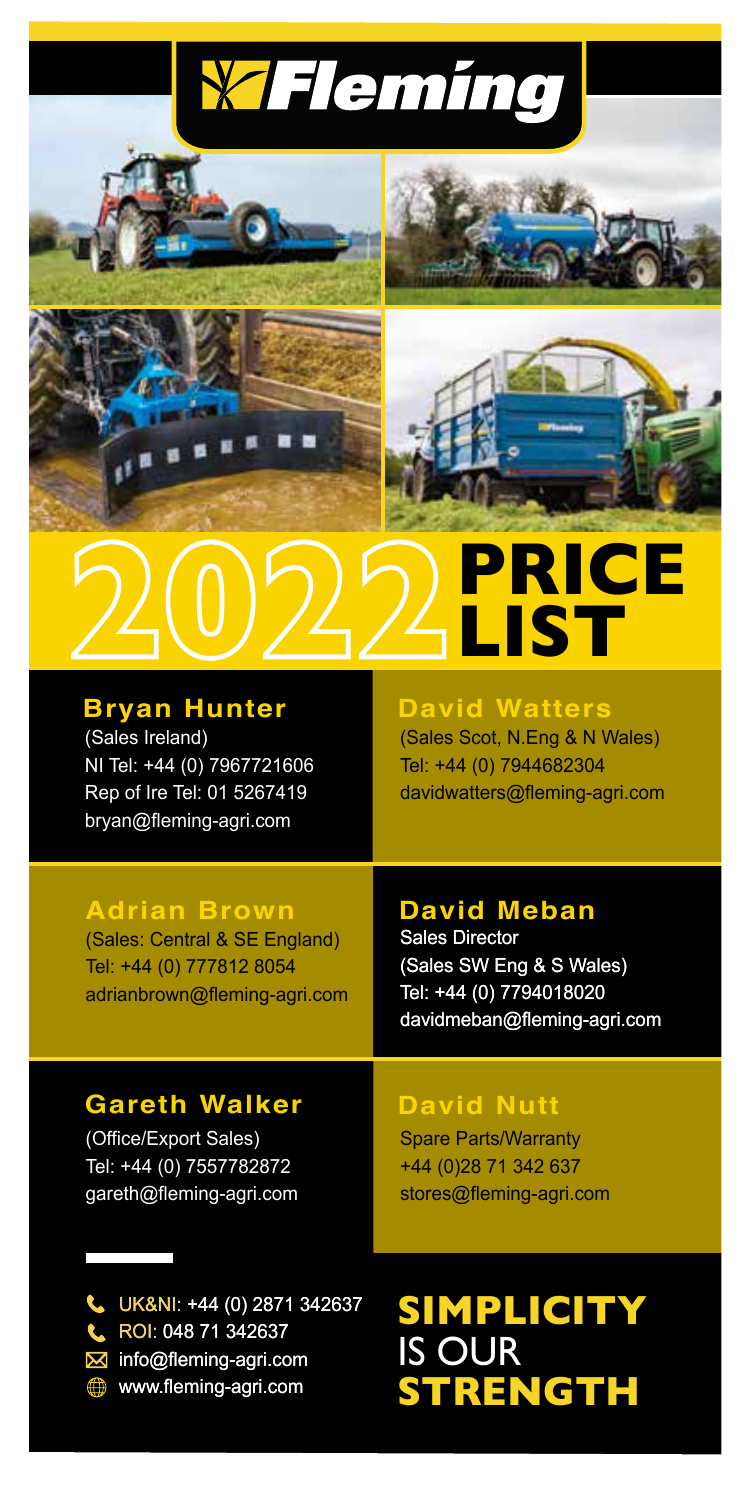

| <b>Code</b>      | Landrollers (5 - 12)         | <b>Sterling £</b> |
|------------------|------------------------------|-------------------|
|                  |                              |                   |
| 183012           | 18x20x12 HYD Folding Roller  | £12,845           |
| 123612ET         | 12x36x12 End Tow roller      | £8,080            |
| 183612ET         | 18x36x12 End Tow roller      | £11,295           |
|                  |                              |                   |
| <b>9WK12</b>     | 9x36x12 on Hyd wheels        | £5,725            |
| <b>9WK16</b>     | 9x36x16 on Hyd wheels        | £6,172            |
| <b>8WK12</b>     | 8x36x12 on Hyd wheels        | £5,455            |
|                  |                              |                   |
| 103010T          | 8x30x10 Tandem Lead Roller   | £4,425            |
| 103010           | $10x30x10D-bar$ only         | £2,770            |
| 103612           | 10x36x12 D-bar only          | N/A               |
|                  |                              |                   |
| 93612            | 9x36x1/2 D-bar only          | £3,475            |
| 93616            | 9x36x16 D-bar only           | N/A               |
| 83612            | 8x36x12 D-bar only           | £3,285            |
| 83012            | 8x30x12 D-bar&3PL            | £2,377            |
| 83010            | 8x30x10 D-bar &3PL           | £2,240            |
|                  |                              |                   |
| 8246             | 8x24x6 D-bar &3PL            | £1,730            |
| 66246            | 6'6"x24x6 D-bar&3PL          | £1,270            |
| 5246             | $5x24x6$ D-bar only          | £1,160            |
| 4246             | 4x24x6 D-bar only            | £1,077            |
|                  | Optional scraper blades      |                   |
| 4SB              | 4' scraper blade             | £79               |
| 5SB              | 5'scraper blade              | £88               |
| 8SB              | 8'scraper blade              | £113              |
| 9SB              | 9'scraper blade              | £133              |
| 10SB             | 10' scraper blade            | £139              |
|                  | Aerators (13-15)             |                   |
| AR5              | 1.5m wide 21 blades          | £1,773            |
| AR5R             | <b>AR5 Roller Attachment</b> | E693              |
|                  |                              |                   |
| AR8              | 2.5m wide, 42 blades         | £3,107            |
|                  |                              |                   |
| AR10             | 3m wide, 54 blades           | £3,555            |
|                  |                              |                   |
| AR <sub>16</sub> | 5m wide, Hyd fold, 84 blades | £6,798            |
|                  |                              |                   |
|                  |                              |                   |
|                  |                              |                   |

Tel: +44 (0)28 7134 2637 **www.fleming-agri.com**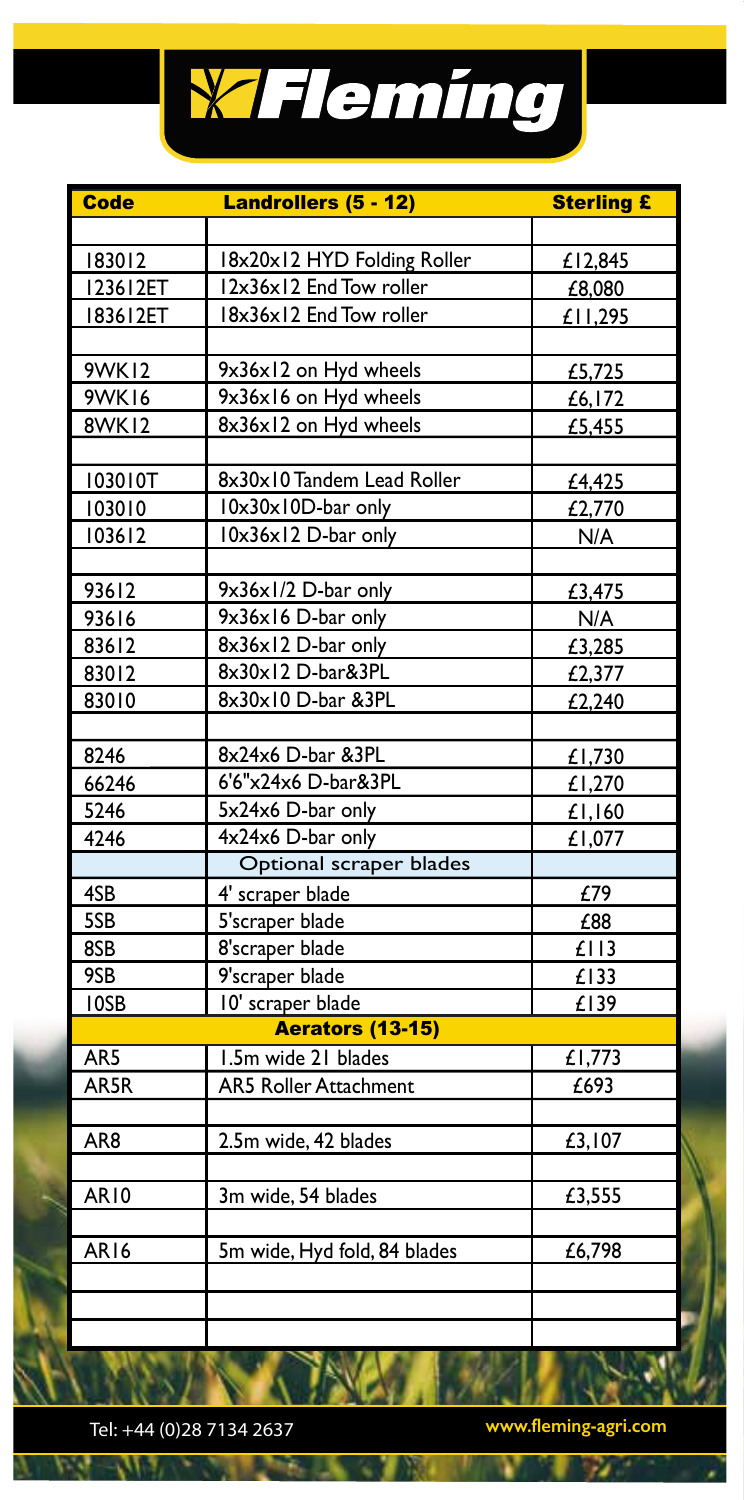

| <b>Code</b>        | <b>Trailed Chain Harrows (16)</b>                    | <b>Sterling £</b>  |
|--------------------|------------------------------------------------------|--------------------|
| GH <sub>4</sub>    | 4'(1.2m) Trailed Harrow                              | £362               |
| GH <sub>6</sub>    | 6'(1.8m) Trailed Harrow                              | E527               |
| GH8                | 8'(2.5m) Trailed harrow                              | £636               |
| GH <sub>10</sub>   | 10'(3m) Trailed Harrow                               | £782               |
| GH12               | 12'(3.7m) Trailed Harrow                             | £900               |
|                    |                                                      |                    |
|                    | <b>Mounted Chain Harrows (17)</b>                    |                    |
| GHL <sub>6</sub> C | 6'(1.8m) Compact Mounted Harrow                      | £1,044             |
| GHL <sub>6</sub>   | 6'(1.8m) Mounted Harrow (Galv)                       | E991               |
| GHL8               | 8'(2.5m) Mounted Harrow                              | £1,293             |
| GHL10              | 10'(3m) Mounted Harrow                               | E1,853             |
| GHL12              | 12'(3.7m) Mounted Harrow                             | £2,074             |
| GHL14              | 14'(4.25m) Mounted Harrow                            | £2,228             |
| GHL16              | 16'(4.9m) Mounted Harrow                             | £2,379             |
| <b>GHLH</b>        | <b>Hyd Folding Kit</b>                               | £553               |
|                    | <b>In-line and Semi Offset Grass Toppers (18-20)</b> |                    |
| TOP <sub>3</sub>   | 3ft 3" Grass Topper (1m)                             | £1,010             |
| TOP <sub>4</sub>   | 4' Grass Topper (1.25m)                              | £1,263             |
| TOP5               | 5' Grass Topper (1.5m)                               | £1,288             |
| <b>TOP5WK</b>      | Wheel kit for 4' and 5' topper                       | £258               |
| TOP <sub>6</sub>   | 6' semi-offset Grass Topper (1.8m)                   | £1,390             |
| TOP6OR             | 6' semi-offset c/w o/run PTO (1.8m)                  | £1,477             |
| TOP <sub>9</sub>   | 9' in-line Grass Topper (2.8m)                       | £3,086             |
| <b>TOP9HDIN</b>    | 9' in-line Heavy Duty (2.8m)                         | £3,731             |
| TOP9HDOF           | Front Mounted In-line HD c/w Wheel Kit               | £4,937             |
|                    |                                                      |                    |
|                    | <b>Fully Offset Grass Toppers (21-23)</b>            |                    |
| <b>TOP7SF</b>      | 7' Grass Topper Super Float (2.15m)                  | £4,155             |
| <b>TOP8SF</b>      | 8' Grass Topper Super Float<br>(2.5m)                | £4,252             |
| <b>TOP8SFHD</b>    | 8' Grass Topper Super Float H.D (2.5m)               | $\frac{1}{64,664}$ |
| TOP <sub>8T</sub>  | 8' Grass Topper Trailed (2.5m)                       | N/A                |
| <b>TOP9T</b>       | Super 900' Topper Trailed HD (2.8m)                  | E7,341             |
|                    |                                                      |                    |
|                    |                                                      |                    |
|                    | H.D Slasher (19)                                     |                    |
| TOP6HD             | 6' slasher, 80 hp gear box (1.8m)                    | £2,104             |
|                    |                                                      |                    |
|                    |                                                      |                    |
|                    | <b>Power Topper (24)</b>                             |                    |
| TOP4P              | 4'(1.2m) 20 hp trailed topper                        | £5,008             |
|                    |                                                      |                    |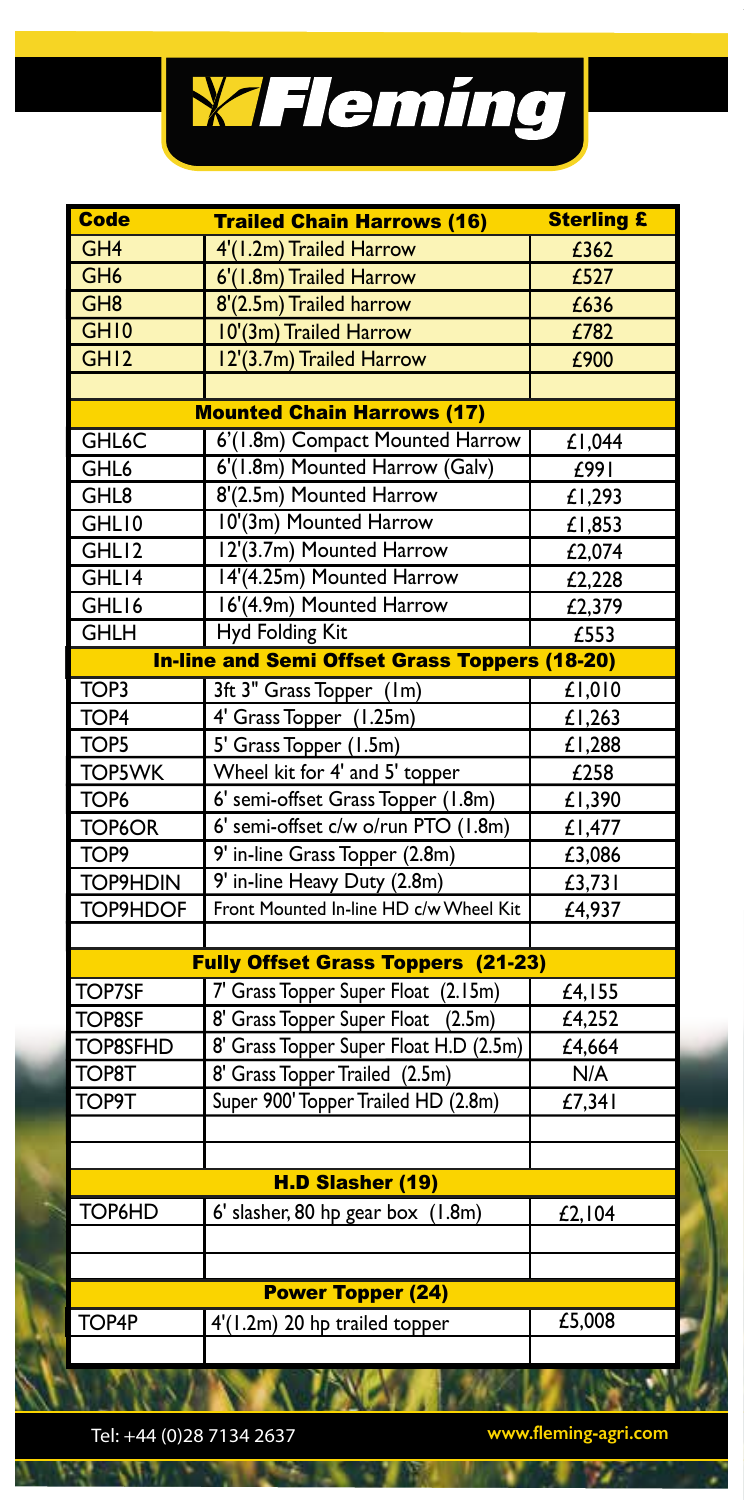

| <b>Code</b>         | <b>Fertiliser Spreaders (26)</b>           | <b>Sterling £</b> |
|---------------------|--------------------------------------------|-------------------|
| <b>FSW500</b>       | 500 litres Wagtail                         | £2,004            |
| <b>FSW800</b>       | 800 litres Wagtail                         | £2,536            |
| FSW600EXT           | FSW 600 EXT for 500 model                  | £374              |
| FSW1000EXT          | FSW1000 EXT for 800 model                  | £434              |
| FSW1250EXT          | FSW1250 EXT for 800 model                  | £496              |
| FSW 1400EXT         | FSW 1400 ext for 800 model                 | $E$ 581           |
| FSWP 619.029        | Hyd kit for 500 Model                      | f311              |
| <b>FSWP 619.030</b> | Hyd kit for 800 Model                      | f311              |
| <b>FSWP 902.011</b> | Cover for 500 model                        | £174              |
| FSWP 902.012        | Cover for 800 model                        | E221              |
| <b>FSWP 902.015</b> | Cover for 1250 model                       | E232              |
| FSWPC1400           | Cover for 1400 model                       | $f$ 244           |
|                     | <b>Disc Spreaders (27)</b>                 |                   |
| <b>FS 300</b>       | 335 litres single disc spinner             | £534              |
| <b>FS 500</b>       | 450 litres single disc spinner             | £547              |
| FS 400.091          | Salt & sand deflector kit                  | £164              |
| FS 400.200          | Salt & sand wheel agitator                 | £60               |
| FS 400.164          | Cable control kit for disc spreader        | £376              |
| FSC 902.003         | Cover for disc spreader                    | £90               |
|                     |                                            |                   |
|                     |                                            |                   |
|                     | <b>Trailed Disc Spreaders (28)</b>         |                   |
| FSC180TPL           | 213 litres trailed spreader/plastic hopper | £1,106            |
| FSC 620.001         | Salt & sand spreading kit for trailed      | £199              |
| FSC 902.001         | Cover for FSC180 Spreaders                 | £75               |
| FSC 620.108         | Salt & Sand Agitator Rigid                 | £145              |
|                     |                                            |                   |
|                     |                                            |                   |
|                     |                                            |                   |
|                     | <b>Finishing Mowers (29)</b>               |                   |
| <b>FM120</b>        | 4' Finishing Mower                         | £1,845            |
| <b>FM150</b>        | 5' Finishing Mower                         | E1,985            |
| <b>FM180</b>        | <b>6' Finishing mower</b>                  | £2,071            |
| <b>FM230</b>        | 8' Finishing Mower                         | £2,980            |
| FMI10.282           | Mulching Kit for 4'                        | E232              |
| FMI10.283           | Mulching Kit for 5'                        | £244              |
| FM110.284           | Mulching Kit for, 6'                       | £267              |
| FMI10.285           | Mulching Kit for 8'                        | £346              |
| FM100.364           | Anti-scalping roller for 4',5',6'.         | £93               |
| FM100.503           | Anti-scalping roller for 8'.               | £107              |
|                     |                                            |                   |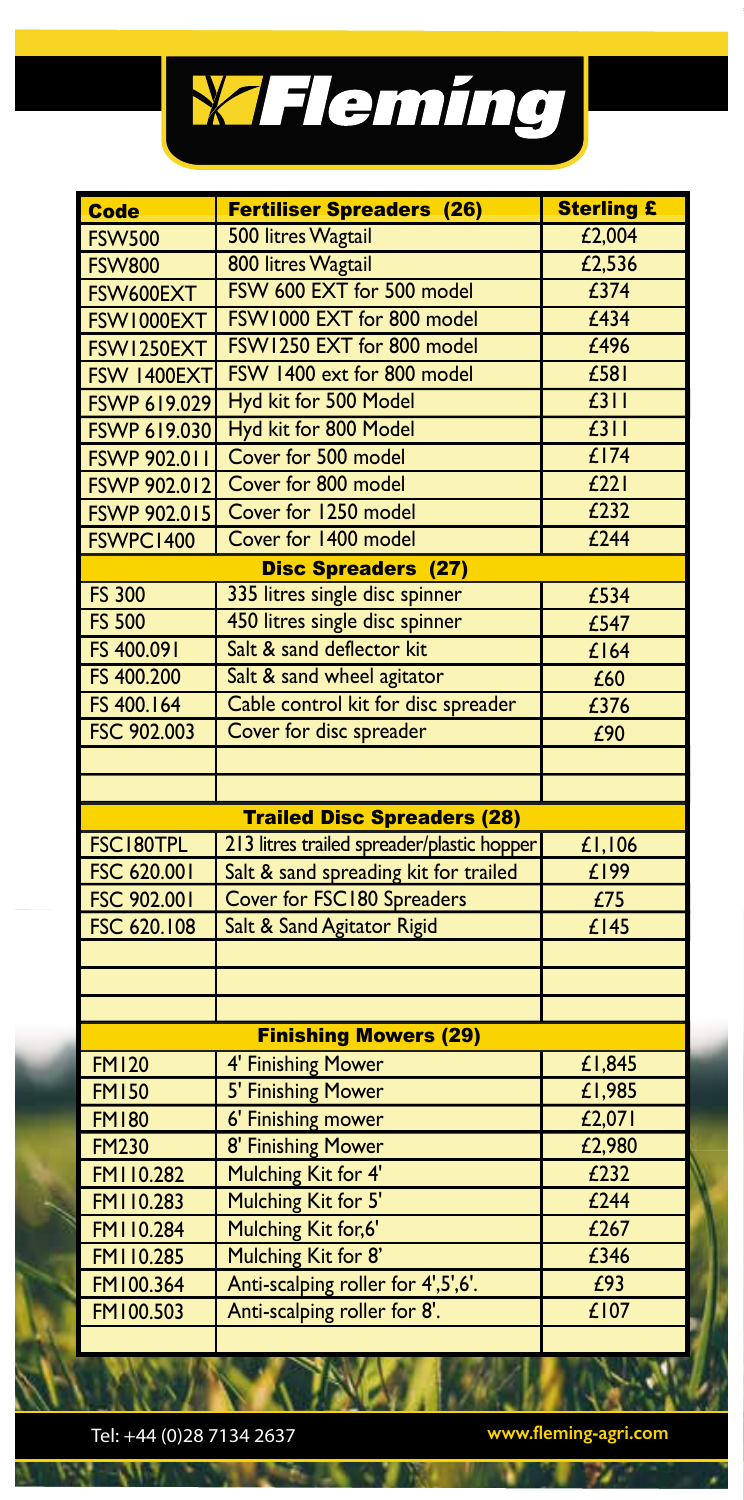

| <b>HAYBOB</b><br>10' (3m) Haymaker<br>£3,488<br>4.2m Windrower Sitrex<br>HAYAG4.2RAKE<br>N/A<br>HAYAG5.2TED<br>£5,415<br>5.2m Tedder Sitrex<br><b>Manual Tipping Box (33-34)</b><br>HD <sub>6</sub><br>6' Heavy Duty box<br>£858<br>5' Std. Tipping box<br>TB5<br>£460<br>4' Std. Tipping box<br>TB4<br>$\overline{f436}$<br>5' Compact Tipping box<br>TB <sub>5</sub> C<br>£460<br>4' Compact Tipping box<br>TB <sub>4</sub> C<br>£436<br><b>HYD Transport Box (35-36)</b><br>7'hyd. Tipping transport box<br>HYD7<br>£1,260<br>HYD6'6<br>6'6" hyd Tipping transport box<br>f1,211<br>HYD <sub>6</sub><br>6' hyd. Tipping transport box<br>£1,047<br>HYD <sub>5</sub><br>5'hyd. Tipping transport box<br>£1,016<br>5'hyd. Compact transport box<br>HYD5C<br>£1,016<br>4'hyd.Compact transport box<br>HYD4<br>£999<br><b>Tipping Trailers (37-45)</b><br>6.2m x 2.4m - c/w hyd Door, air/hyd brake<br>N/A<br>TR <sub>16</sub> |
|-------------------------------------------------------------------------------------------------------------------------------------------------------------------------------------------------------------------------------------------------------------------------------------------------------------------------------------------------------------------------------------------------------------------------------------------------------------------------------------------------------------------------------------------------------------------------------------------------------------------------------------------------------------------------------------------------------------------------------------------------------------------------------------------------------------------------------------------------------------------------------------------------------------------------------|
|                                                                                                                                                                                                                                                                                                                                                                                                                                                                                                                                                                                                                                                                                                                                                                                                                                                                                                                               |
|                                                                                                                                                                                                                                                                                                                                                                                                                                                                                                                                                                                                                                                                                                                                                                                                                                                                                                                               |
|                                                                                                                                                                                                                                                                                                                                                                                                                                                                                                                                                                                                                                                                                                                                                                                                                                                                                                                               |
|                                                                                                                                                                                                                                                                                                                                                                                                                                                                                                                                                                                                                                                                                                                                                                                                                                                                                                                               |
|                                                                                                                                                                                                                                                                                                                                                                                                                                                                                                                                                                                                                                                                                                                                                                                                                                                                                                                               |
|                                                                                                                                                                                                                                                                                                                                                                                                                                                                                                                                                                                                                                                                                                                                                                                                                                                                                                                               |
|                                                                                                                                                                                                                                                                                                                                                                                                                                                                                                                                                                                                                                                                                                                                                                                                                                                                                                                               |
|                                                                                                                                                                                                                                                                                                                                                                                                                                                                                                                                                                                                                                                                                                                                                                                                                                                                                                                               |
|                                                                                                                                                                                                                                                                                                                                                                                                                                                                                                                                                                                                                                                                                                                                                                                                                                                                                                                               |
|                                                                                                                                                                                                                                                                                                                                                                                                                                                                                                                                                                                                                                                                                                                                                                                                                                                                                                                               |
|                                                                                                                                                                                                                                                                                                                                                                                                                                                                                                                                                                                                                                                                                                                                                                                                                                                                                                                               |
|                                                                                                                                                                                                                                                                                                                                                                                                                                                                                                                                                                                                                                                                                                                                                                                                                                                                                                                               |
|                                                                                                                                                                                                                                                                                                                                                                                                                                                                                                                                                                                                                                                                                                                                                                                                                                                                                                                               |
|                                                                                                                                                                                                                                                                                                                                                                                                                                                                                                                                                                                                                                                                                                                                                                                                                                                                                                                               |
|                                                                                                                                                                                                                                                                                                                                                                                                                                                                                                                                                                                                                                                                                                                                                                                                                                                                                                                               |
|                                                                                                                                                                                                                                                                                                                                                                                                                                                                                                                                                                                                                                                                                                                                                                                                                                                                                                                               |
|                                                                                                                                                                                                                                                                                                                                                                                                                                                                                                                                                                                                                                                                                                                                                                                                                                                                                                                               |
|                                                                                                                                                                                                                                                                                                                                                                                                                                                                                                                                                                                                                                                                                                                                                                                                                                                                                                                               |
|                                                                                                                                                                                                                                                                                                                                                                                                                                                                                                                                                                                                                                                                                                                                                                                                                                                                                                                               |
|                                                                                                                                                                                                                                                                                                                                                                                                                                                                                                                                                                                                                                                                                                                                                                                                                                                                                                                               |
| TRI <sub>6SH</sub><br>Galv Silage kit only<br>N/A                                                                                                                                                                                                                                                                                                                                                                                                                                                                                                                                                                                                                                                                                                                                                                                                                                                                             |
| N/A                                                                                                                                                                                                                                                                                                                                                                                                                                                                                                                                                                                                                                                                                                                                                                                                                                                                                                                           |
| TR <sub>14</sub><br>5.7m x 2.43m - Grain c/w manual door<br>N/A                                                                                                                                                                                                                                                                                                                                                                                                                                                                                                                                                                                                                                                                                                                                                                                                                                                               |
| TR <sub>14S</sub><br>Manual door Silage kit<br>N/A                                                                                                                                                                                                                                                                                                                                                                                                                                                                                                                                                                                                                                                                                                                                                                                                                                                                            |
| TR14SH<br>N/A<br>Hyd door trailer silage side kit                                                                                                                                                                                                                                                                                                                                                                                                                                                                                                                                                                                                                                                                                                                                                                                                                                                                             |
|                                                                                                                                                                                                                                                                                                                                                                                                                                                                                                                                                                                                                                                                                                                                                                                                                                                                                                                               |
| TR <sub>12</sub><br>5.13m x 2.43m - Grain c/w manual door<br>N/A                                                                                                                                                                                                                                                                                                                                                                                                                                                                                                                                                                                                                                                                                                                                                                                                                                                              |
| TRI2S<br>N/A<br>Manual door Silage kit                                                                                                                                                                                                                                                                                                                                                                                                                                                                                                                                                                                                                                                                                                                                                                                                                                                                                        |
| Hyd door trailer silage side kit<br>TRI2SH<br>N/A                                                                                                                                                                                                                                                                                                                                                                                                                                                                                                                                                                                                                                                                                                                                                                                                                                                                             |
|                                                                                                                                                                                                                                                                                                                                                                                                                                                                                                                                                                                                                                                                                                                                                                                                                                                                                                                               |
| Hyd back door only for TR12 and TR14<br>TRI2H<br>N/A                                                                                                                                                                                                                                                                                                                                                                                                                                                                                                                                                                                                                                                                                                                                                                                                                                                                          |
| Air/Hyd Brake c/w load sensing valve (TR14 only)<br>N/A<br><b>TRAB</b>                                                                                                                                                                                                                                                                                                                                                                                                                                                                                                                                                                                                                                                                                                                                                                                                                                                        |
|                                                                                                                                                                                                                                                                                                                                                                                                                                                                                                                                                                                                                                                                                                                                                                                                                                                                                                                               |
|                                                                                                                                                                                                                                                                                                                                                                                                                                                                                                                                                                                                                                                                                                                                                                                                                                                                                                                               |
| <b>TR10</b><br>N/A<br>14.5 x 7.5 (4.35 x 2.25) Drop sides                                                                                                                                                                                                                                                                                                                                                                                                                                                                                                                                                                                                                                                                                                                                                                                                                                                                     |
| Monocoque 385/55/22.5 tyres on TR10<br><b>TRIOM</b><br>N/A                                                                                                                                                                                                                                                                                                                                                                                                                                                                                                                                                                                                                                                                                                                                                                                                                                                                    |
| Upgrade tyres to 500/50/17 per trailer<br>N/A                                                                                                                                                                                                                                                                                                                                                                                                                                                                                                                                                                                                                                                                                                                                                                                                                                                                                 |
| <b>Extension sides</b><br>TRI0GS<br>N/A                                                                                                                                                                                                                                                                                                                                                                                                                                                                                                                                                                                                                                                                                                                                                                                                                                                                                       |
| 900mm Bale extension<br>TRI0E<br>N/A                                                                                                                                                                                                                                                                                                                                                                                                                                                                                                                                                                                                                                                                                                                                                                                                                                                                                          |
|                                                                                                                                                                                                                                                                                                                                                                                                                                                                                                                                                                                                                                                                                                                                                                                                                                                                                                                               |
| TR10HD<br>TR10 Dump Trailer c/w drop down door<br><b>POA</b><br><b>TANAL</b><br>W.                                                                                                                                                                                                                                                                                                                                                                                                                                                                                                                                                                                                                                                                                                                                                                                                                                            |

П

вZ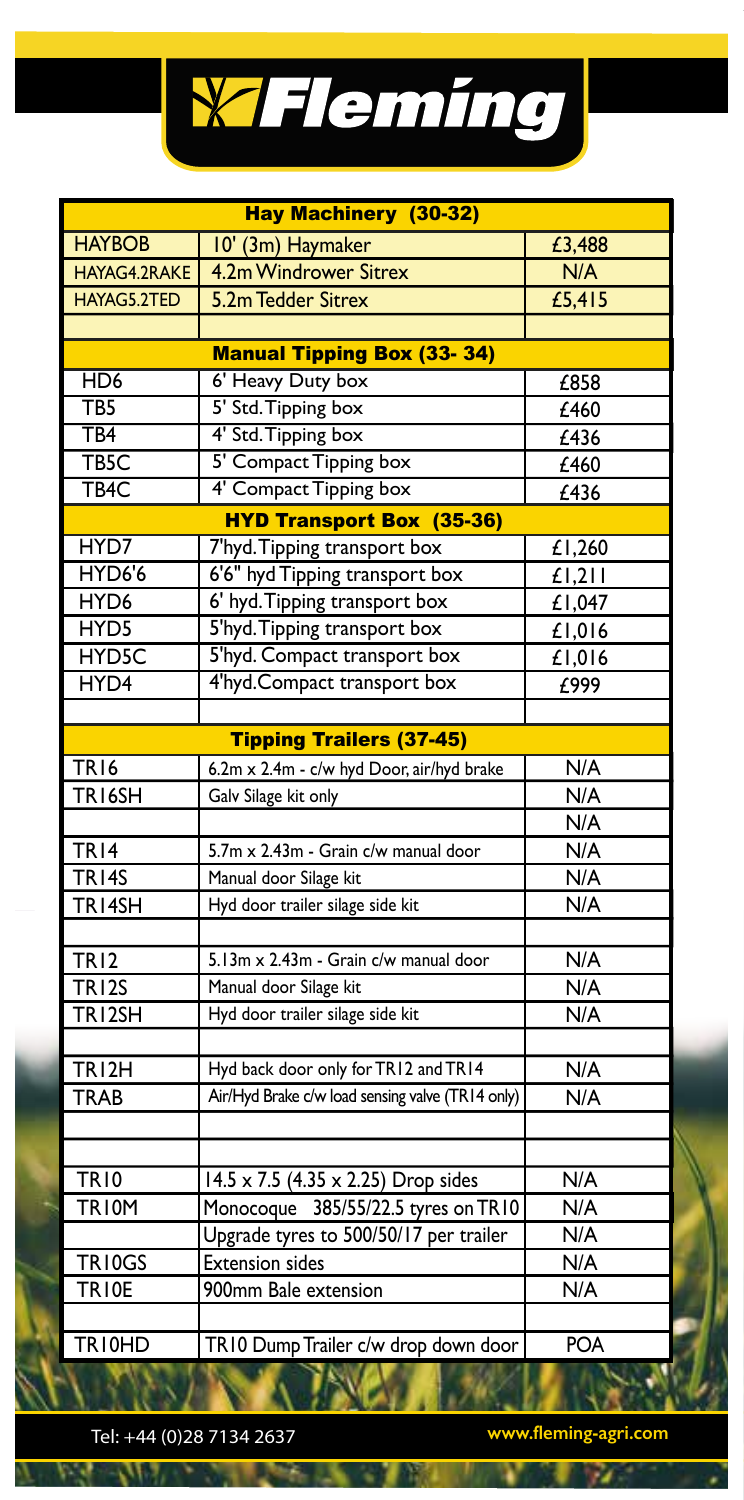

| <b>Code</b>        | <b>Tipping Trailers (37-45)</b>                               | <b>Sterling £</b> |
|--------------------|---------------------------------------------------------------|-------------------|
| TR8D               | 13'x7' (4.1x 2.15m) 8t drop side 12.5 whls, c/w B & L,        | £8,706            |
| TR8M               | 13'x7' (4.1x 2.15m) 8t Mono 12.5 whls, c/w B & L,             | £9,600            |
| TR8E               | 900mm Bale Extension                                          | £830              |
| TR8GS              | <b>Extension sides</b>                                        | $£$ l,521         |
| <b>TRGC</b>        | Grain chute                                                   | £210              |
| ZGPP71             | TR8 tyre upgrade to 400 whls per trailer (4 wheels)           | £525              |
|                    |                                                               |                   |
| TR <sub>6</sub>    | 12'x7' (3.7x 2.15m) 6 Ton 12.5 whls, c/w B & L                | £5,858            |
| TR6GS              | <b>Extension sides</b>                                        | £1,268            |
| TR6MS              | <b>Galvanised Mesh sides</b>                                  | £1,164            |
| ZGPP71             | TR6 Tyre upgrade to 400 whls per trailer (2 wheels)           | £264              |
|                    |                                                               |                   |
| TR <sub>4</sub>    | 10'x 6'6" (3.1x 2m) 4 Ton 10.5/75 whls, c/w B & L             | £4,672            |
| TR4MS              | <b>Galvanised TR4 Mesh sides</b>                              | £1,088            |
| TR4GS              | <b>Extension sides</b>                                        | £1,080            |
|                    |                                                               |                   |
| TR <sub>2</sub>    | 8' 6"x 4' 7" (2.6x 1.4m) 2 Ton no B & L                       | £2.941            |
| TR <sub>2</sub> MS | Mesh sides                                                    | £819              |
| ZGPP160A           | TR2 tyre upgrade to 26/12/12 turf tyre per trailer (2 wheels) | £180              |
|                    |                                                               |                   |
| TRI                | 6' 3"x4' (1.9 x 1.2m) 1.5 Ton no B & L.                       | £2,600            |
| TRIMS              | Mesh sides                                                    | £776              |
| P001-676A          | Lights for TRI/TR2                                            | £235              |
|                    | <b>Flat Bed Bale Trailer (46)</b>                             |                   |
| <b>TRF25</b>       | 25'x8', (7.6x 2.44m) 10t, flatbed, 365/65R x 22.5s            | N/A               |
| ZGPP49D            | TRF25 Tyre upgrade to 550 wheels per trailer                  | N/A               |
|                    |                                                               |                   |
| TRF21              | 21'x8', (6.3 x 2.44m) 10t, flatbed, 12.5                      | N/A               |
| ZGPP71             | TRF21 Tyre upgrade to 400 wheels per trailer                  | N/A               |
|                    |                                                               |                   |
| TRF25LR            | Set of bale ladders                                           | N/A               |
|                    |                                                               |                   |

#### All orders to be sent to: orders@fleming-agri.com



w

A carriage contribution will be charged on all deliveries. All sizes quoted are approximate. Prices are subject to change without notice Title of goods supplied does not pass to purchaser until paid for in full

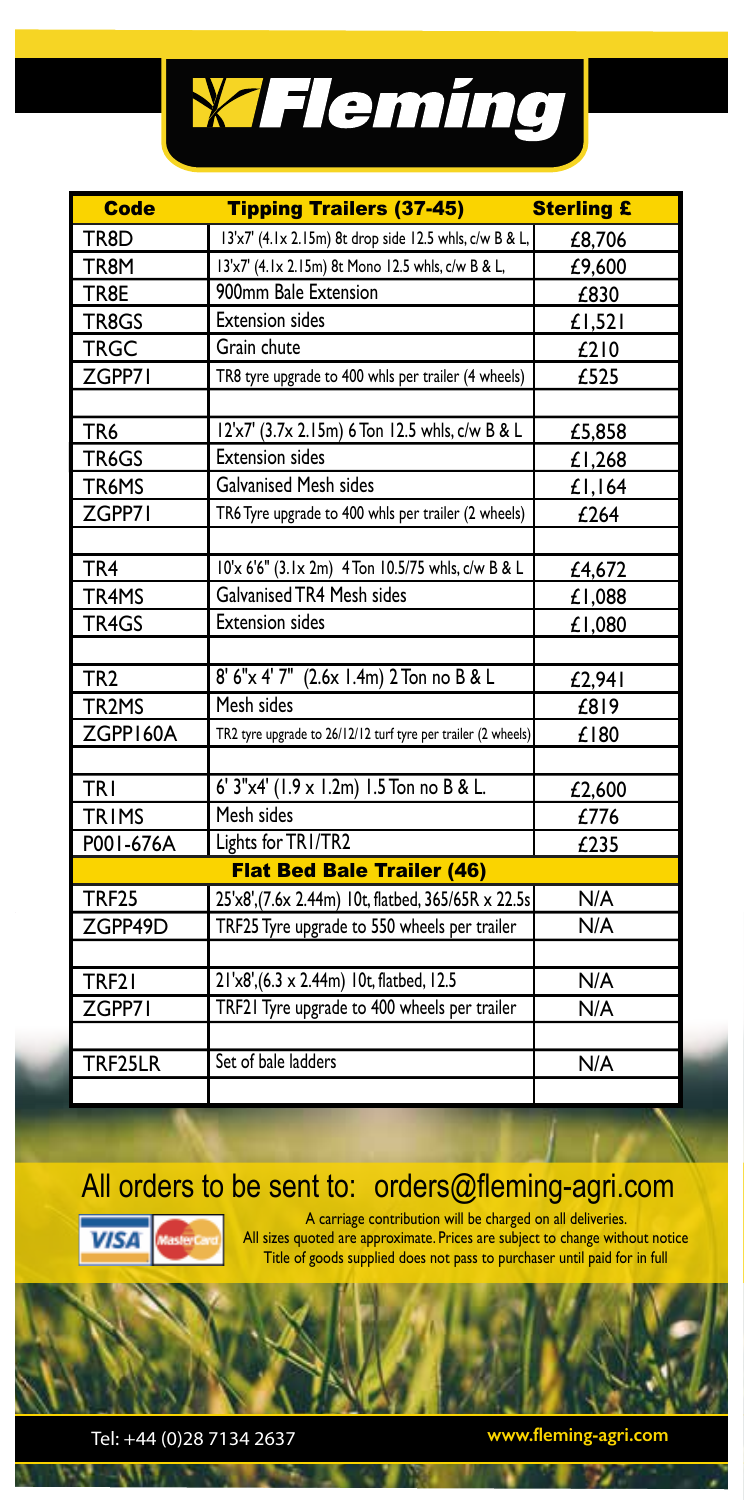

| <b>Code</b>    | <b>Landlevellers (48-49)</b>       | <b>Sterling £</b> |
|----------------|------------------------------------|-------------------|
| LLI2           | 4m (13') Hyd. Folding Landleveller | £3,853            |
| LL10           | 10' (3.1m) Landleveller            | £1,015            |
| LL8            | 8'(2.5m) Landleveller              | £817              |
| LL5            | 5'(1.5m) landleveller              | £574              |
|                |                                    |                   |
|                |                                    |                   |
|                |                                    |                   |
|                | <b>Rotavators (50)</b>             |                   |
|                | <b>Compact Rotavators</b>          |                   |
| TSZ142-110     | I.Im Rotavator                     | £1,826            |
| TSZ148-125     | 1.25m Rotavator                    | £1,920            |
| TSZ160-150     | <b>I.5m Rotavator</b>              | £2,015            |
|                | <b>Agri Rotavators</b>             |                   |
| TSS172-185     | <b>I.85m Rotavator</b>             | £3,004            |
| TSS184-215     | 2.15m Rotavator                    | £3,276            |
|                |                                    |                   |
|                |                                    |                   |
|                |                                    |                   |
|                |                                    |                   |
|                | <b>Flail Mowers (25)</b>           |                   |
|                | <b>Compact Flail Mowers</b>        |                   |
| <b>TOPF100</b> | Im Flail Mower (no hyd side shift) | £2,418            |
| <b>TOPF130</b> | 1.3m Flail Mower (hyd side shift)  | £2,827            |
| TOPF145        | I.45m Flail Mower (hyd side shift) | £2,991            |
| <b>TOPF160</b> | 1.6m Flail Mower (hyd side shift)  | £3,154            |
| TOPF175        | 1.75m Flail Mower (hyd side shift) | £3,450            |
|                | Agri Flail Mowers                  |                   |
| <b>TOPF205</b> | 2.05m Flail Mower (hyd side shift) | £3,835            |
| <b>TOPF250</b> | 2.5m Flail Mower (hyd side shift)  | £5,800            |
|                |                                    |                   |
|                | <b>Arena Conditioner (51)</b>      |                   |
| SM             | 2m Sandman                         | E1,444            |
| SMQDB          | Sandman Drawbar for Quad           | £228              |
|                |                                    |                   |
|                |                                    |                   |
|                | Soilmaster (52)                    |                   |
| SM10           | 10' (3m) Soilmaster                | £4,249            |
|                |                                    |                   |
|                |                                    |                   |
|                |                                    |                   |
|                |                                    |                   |
|                |                                    |                   |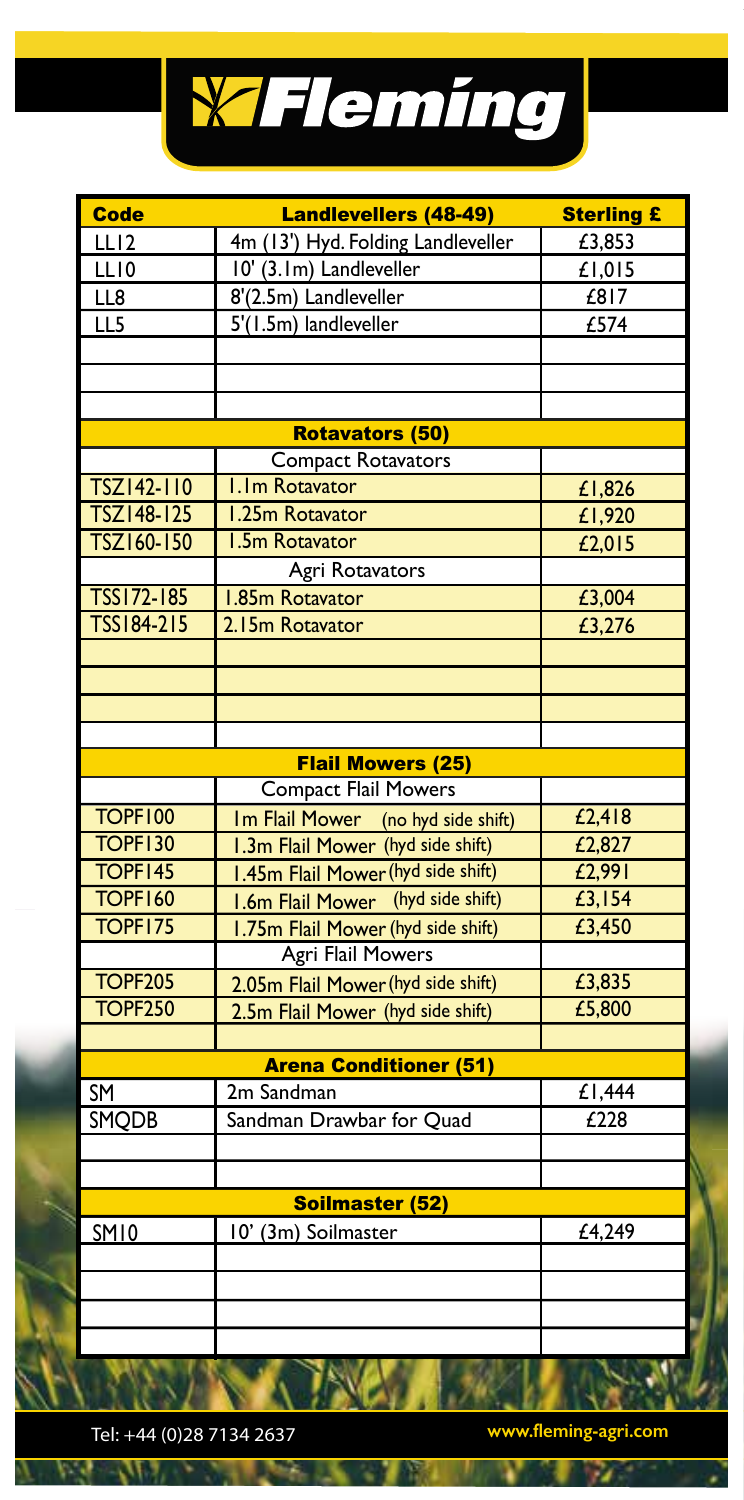# WFleming

| <b>Code</b>        | <b>Slurry Tankers (53-57)</b>                                                          | <b>Sterling £</b>    |
|--------------------|----------------------------------------------------------------------------------------|----------------------|
| <b>ST1100N</b>     | 1100 Gallon Non-Recessed Tanker                                                        | $\overline{f11,243}$ |
| <b>ST1300N</b>     | 1300 Gallon Non-Recessed Tanker                                                        | £11,946              |
| ST1600N            | 1600 Gallon Non-Recessed Tanker                                                        | £12,973              |
| ST1600             | 1600 Gallon Recessed Tanker                                                            | £17,028              |
| ST2000             | 2000 Gallon Recessed Tanker                                                            | $£$ $ 8,4 $          |
|                    |                                                                                        |                      |
|                    | Full commercial cranked axle with 420x180 brakes<br>with 120mm lower centre of gravity |                      |
| ST2000C            | Rec 11000L pump crankd axle, 28.1 tyres                                                | £19,363              |
| ST2300             | Recessed c/w 11000L pump, 30.5 tyres.                                                  | £20,366              |
| ST2500             | Recessed c/w 11000L pump, 30.5 tyres                                                   | £21,070              |
|                    |                                                                                        |                      |
| <b>STAF</b>        | Auto fill with docking pod                                                             | £3,728               |
| P001.631           | Extra fill valve                                                                       | £377                 |
|                    |                                                                                        |                      |
| ZTAN <sub>56</sub> | Hyd change over for 80001                                                              | <b>POA</b>           |
| ZTAN <sub>57</sub> | Hyd change over for 110001                                                             | POA                  |
| P001.632           | 8,000L Hyd vacuum Pump Kit                                                             | <b>POA</b>           |
| P001.633           | 11,000L Hyd vacuum Pump Kit                                                            | POA                  |
|                    |                                                                                        |                      |
|                    | Trailing Shoes/Dribble bar                                                             |                      |
| ST75DTM            | 7.5m turret mounted dribble bar                                                        | <b>POA</b>           |
| ST75DBM            | 7.6m bracket mounted dribble bar                                                       | <b>POA</b>           |
| ST75TS             | 7.5m bracket mounted trailing shoe                                                     | <b>POA</b>           |
|                    | <b>Slurry Pump (59)</b>                                                                |                      |
| <b>SP100</b>       | Slurry Pump (no top fill)                                                              | N/A                  |
|                    | <b>Muck Spreader (60-64)</b>                                                           |                      |
| <b>MINIMUCK</b>    | lyd <sup>3</sup> (8m <sup>3</sup> )for 3pl. Minimuck                                   | £1,258               |
| MS <sub>15</sub>   | 2yd <sup>3</sup> (1.5m <sup>3</sup> ) 10/80/12 tyres                                   | £3,026               |
| <b>MS450</b>       | 4yd <sup>3</sup> (3m <sup>3</sup> ) 10/75/15.3 tyres                                   | £4,374               |
| <b>MS700</b>       | 6.5yd <sup>3</sup> (5m <sup>3</sup> ) 385/65/22.5 tyres                                | E6,914               |
| <b>MS1000</b>      | 9.5 yd <sup>3</sup> (7m <sup>3</sup> ) 550/60/22.5 tyres                               | £9,312               |
|                    | Yardscrapers (65-67)                                                                   |                      |
| <b>AYSF</b>        | Flexi All Rubber Scraper                                                               | £946                 |
| <b>AYSFG</b>       | Flexi All Rubber Scraper (Galv)                                                        | £1,027               |
| ZGPP38             | Flexi rubber blade (50mm)                                                              | $E$ 367              |
| <b>AYSHD</b>       | <b>Big Blue All Rubber Scraper</b>                                                     | £773                 |
| <b>AYSHDGALV</b>   | Big Blue All Rubber Scraper (Galv)                                                     | £874                 |
| ZGPP37             | Big Blue Rubber Blade (26mm)                                                           | £238                 |
| <b>AYS</b>         | Standard All Rubber Scraper                                                            | £661                 |
| <b>AYSGALV</b>     | Standard All Rubber Scraper (Galv)                                                     | $E$ 730              |
| ZGPP36             | Standard Rubber Blade (26mm)                                                           | £189                 |
|                    | Flemings also offer a front loader scraper, see outfront section                       |                      |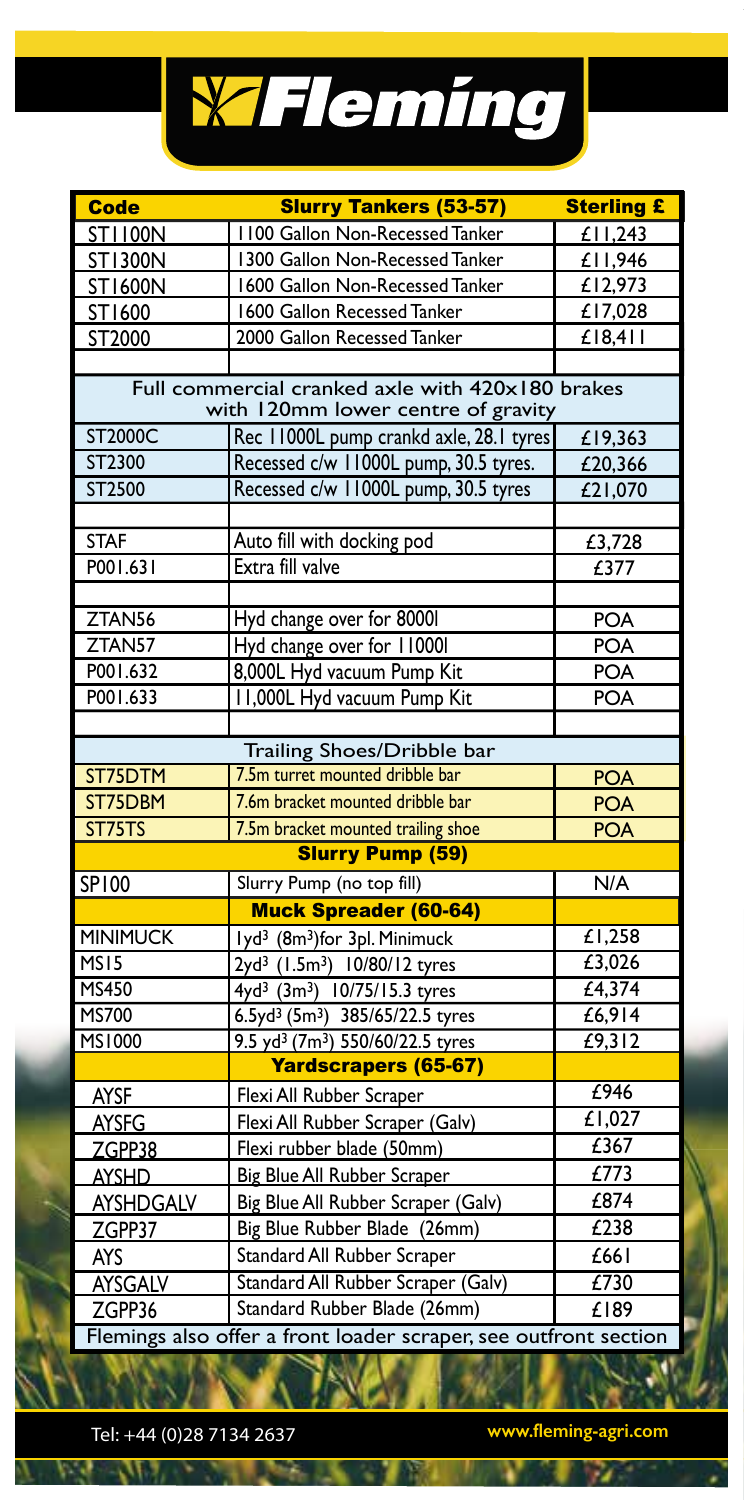

| 3 PL Bale Handling Equipment (68-71)                                             |                                            |        |
|----------------------------------------------------------------------------------|--------------------------------------------|--------|
| <b>UBS</b>                                                                       | Universal Bale Spike (2 Tines)             | £339   |
| <b>HDBBT</b>                                                                     | Heavy Duty Bale Tipper                     | £503   |
| <b>DBBH</b>                                                                      | H.D. Double Bale Tipper                    | £1,321 |
| <b>DBHYD</b>                                                                     | Hyd. Double Bale transporter               | £1,513 |
|                                                                                  |                                            |        |
|                                                                                  |                                            |        |
| <b>OUTFRONT,</b><br>Loader Attachments<br><b>Bale Handling Equipment (72-75)</b> |                                            |        |
|                                                                                  | Front Loader spike (2 Tines)               |        |
| <b>FLS</b>                                                                       | Front Loader spike c/w Euro Brackets       | £340   |
| <b>FLSEB</b>                                                                     | Square Bale Handler                        | £490   |
| SQBH                                                                             |                                            | £1,323 |
| <b>SQBHEB</b>                                                                    | Square Bale Handler c/w Euro Brackets      | £1,465 |
| <b>BBSTAC</b>                                                                    | <b>Bale Stacker</b>                        | £1,141 |
| <b>BBSTACEB</b>                                                                  | Bale Stacker c/w Euro Brackets             | £1,263 |
| <b>BGRAB</b>                                                                     | Round Bale Grabber                         | £1,263 |
| <b>BGRABEB</b>                                                                   | Round Bale Grabber c/w Euro Brackets       | £1,416 |
|                                                                                  |                                            |        |
|                                                                                  |                                            |        |
|                                                                                  |                                            |        |
|                                                                                  | <b>Shear Grabs (76-77)</b>                 |        |
| SG <sub>4</sub>                                                                  | 4ft Shear Grab (1.275m)                    | £2,290 |
| SG4E                                                                             | 4ft Shear Grab c/w Euro Brackets           | £2,465 |
| SG5                                                                              | 5ft Shear Grab (1.5m)                      | £2,523 |
| SG5E                                                                             | 5ft Shear Grab c/w Euro Brackets           | £2,699 |
| SG6                                                                              | 6ft Shear Grab (1.8m)                      | £3,122 |
| SG6E                                                                             | 6ft Shear Grab c/w Euro Brackets           | £3,295 |
|                                                                                  |                                            |        |
|                                                                                  | <b>Front Loader Buckets (78)</b>           |        |
| FLB5                                                                             | 1.5m Front Loader Bucket                   | £638   |
| FLB5E                                                                            | 1.5m Front Loader Bucket c/w Euro Brackets | £821   |
| FLB6                                                                             | 1.8m Front Loader Bucket                   | £656   |
| FLB6E                                                                            | 1.8m Front Loader Bucket c/w Euro Brackets | £839   |
| FLB7                                                                             | 2. Im Front Loader Bucket                  | £813   |
| FLB7E                                                                            | 2.1m Front Loader Bucket c/w Euro Brackets | £999   |
|                                                                                  |                                            |        |
|                                                                                  |                                            |        |
|                                                                                  |                                            |        |
|                                                                                  |                                            |        |
|                                                                                  |                                            |        |

Tel: +44 (0)28 7134 2637 **www.fleming-agri.com**